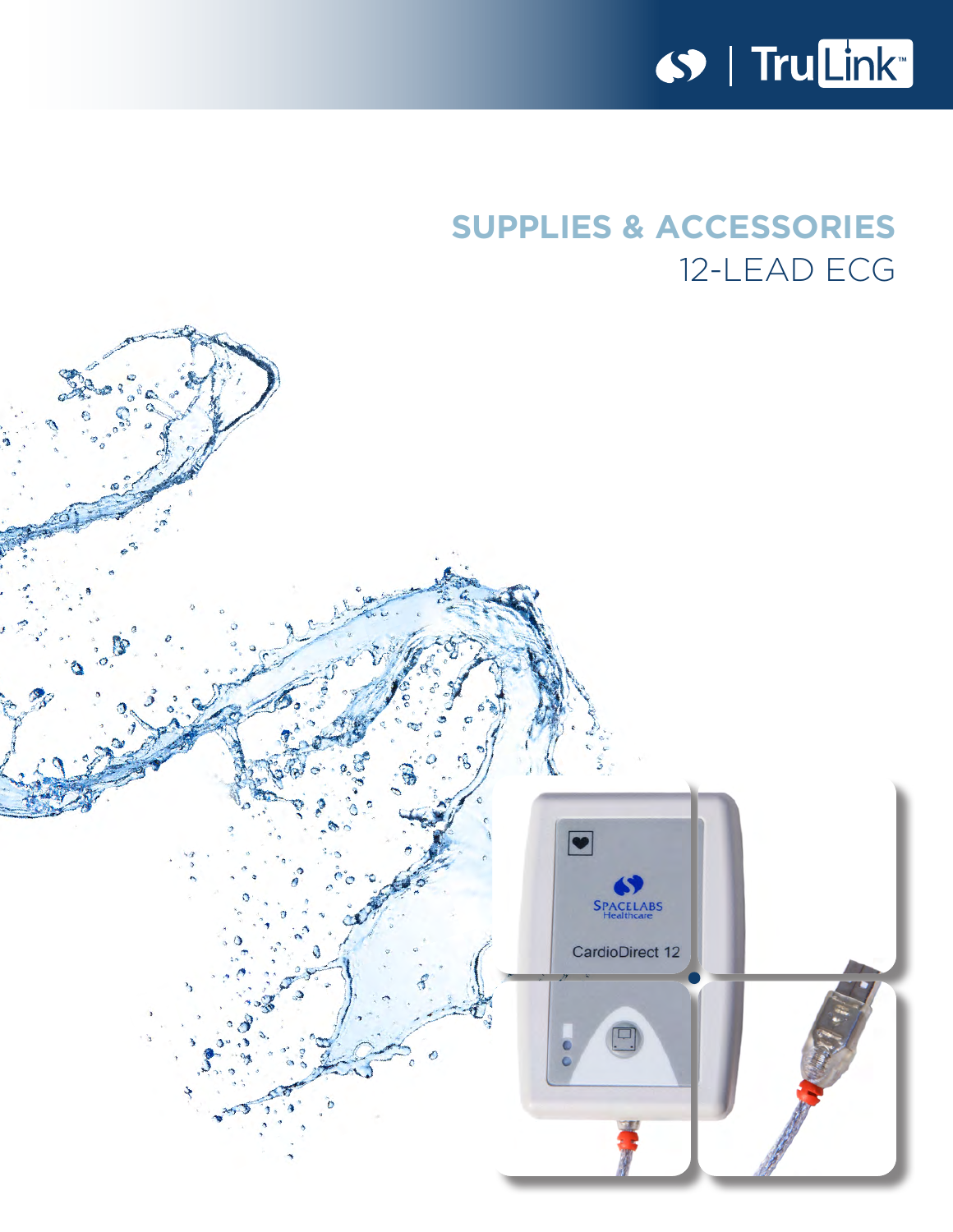## **12-Lead ECG**

CardioExpress SL6A, SL12A and SL18A provide fast and accurate 12-lead ECG acquisition. Advanced design and ergonomics enable the operator to quickly and easily control the unit to meet individual requirements. They provide storage direct to the units and connectivity via Sentinel, Cardiology Information Management System (CIMS).





 **CardioExpress CardioDirect 12** 

|                                           | <b>Order Code</b> | <b>Description</b> | For Use With | Qty |
|-------------------------------------------|-------------------|--------------------|--------------|-----|
| 12-Lead ECG Patient Cables & Hook-up Sets |                   |                    |              |     |
|                                           |                   |                    |              |     |

| MS1R-107584-A0       | ECG cable, grabber connector, AHA                                                       | CardioExpress       | Each               |
|----------------------|-----------------------------------------------------------------------------------------|---------------------|--------------------|
| MS1R-107048-A0       | ECG cable, 4MM, banana connector, AHA                                                   | CardioExpress       | Each               |
| 010-2106-00          | ECG cable, banana plugs, AHA                                                            | CardioExpress SL18A | Each               |
| 25-0020              | 10 electrode patient cable, 4mm, US                                                     | CD12                | Each               |
| 25-0027              | 10 electrode patient cable, 4mm, short, US                                              | CD12                | Each               |
| 25-0028              | 10 electrode patient cable, pinch, short, US                                            | CD12                | Each               |
| MS1R-107583-A0       | ECG cable, grabber connector, IEC                                                       | CardioExpress       | Each               |
| MS1R-106902-A0       | ECG cable, 4MM, banana connector, IEC                                                   | CardioExpress       | Each               |
| 25-0004              | 10 electrode patient cable, 4mm, EU                                                     | CD12                | Each               |
| 25-0005              | 10 electrode patient cable, pinch, EU                                                   | CD12                | Each               |
| 25-0025              | 10 electrode patient cable, 4mm, short, EU                                              | CD12                | Each               |
| 25-0026              | 10 electrode patient cable, pinch, short, EU                                            | CD12                | Each               |
| 717-0072-00<br>58100 | ECG electrodes, blue sensor T, adult foam oblong with snap<br>Easiclip, Skintact, 10/pk |                     | 25/Pack<br>10/Pack |
|                      | <b>CardioExpress SL18A lead wires</b>                                                   |                     |                    |
| 019-0895-00          | SL-18A USB sampling box, AHA                                                            | CardioExpress SL18A | Each               |
| 012-0963-00          | RA ECG lead wire for SL-18A sampling box, AHA                                           | CardioExpress SL18A | Each               |
| 012-0964-00          | LA ECG lead wire for SL-18A sampling box, AHA                                           | CardioExpress SL18A | Each               |
| 012-0965-00          | V5R ECG lead wire for SL-18A sampling box, AHA                                          | CardioExpress SL18A | Each               |
| 012-0966-00          | V4R ECG lead wire for SL-18A sampling box, AHA                                          | CardioExpress SL18A | Each               |
| 012-0967-00          | V3R ECG lead wire for SL-18A sampling box, AHA                                          | CardioExpress SL18A | Each               |
| 012-0968-00          | V1+V2+V3 ECG lead wire for SL-18A sampling box, AHA                                     | CardioExpress SL18A | Each               |
| 012-0969-00          | V4+V5+V6 ECG lead wire for SL-18A sampling box, AHA                                     | CardioExpress SL18A | Each               |
| 012-0970-00          | V7 ECG lead wire for SL-18A sampling box, AHA                                           | CardioExpress SL18A | Each               |
| 012-0971-00          | V8 ECG lead wire for SL-18A sampling box, AHA                                           | CardioExpress SL18A | Each               |
| 012-0972-00          | V9 ECG lead wire for SL-18A sampling box, AHA                                           | CardioExpress SL18A | Each               |
| 012-0973-00          | LL ECG lead wire for SL-18A sampling box, AHA                                           | CardioExpress SL18A | Each               |

012-0974-00 RL ECG lead wire for SL-18A sampling box, AHA CardioExpress SL18A Each 012-0987-00 SL-18A USB sampling box cable CardioExpress SL18A Each